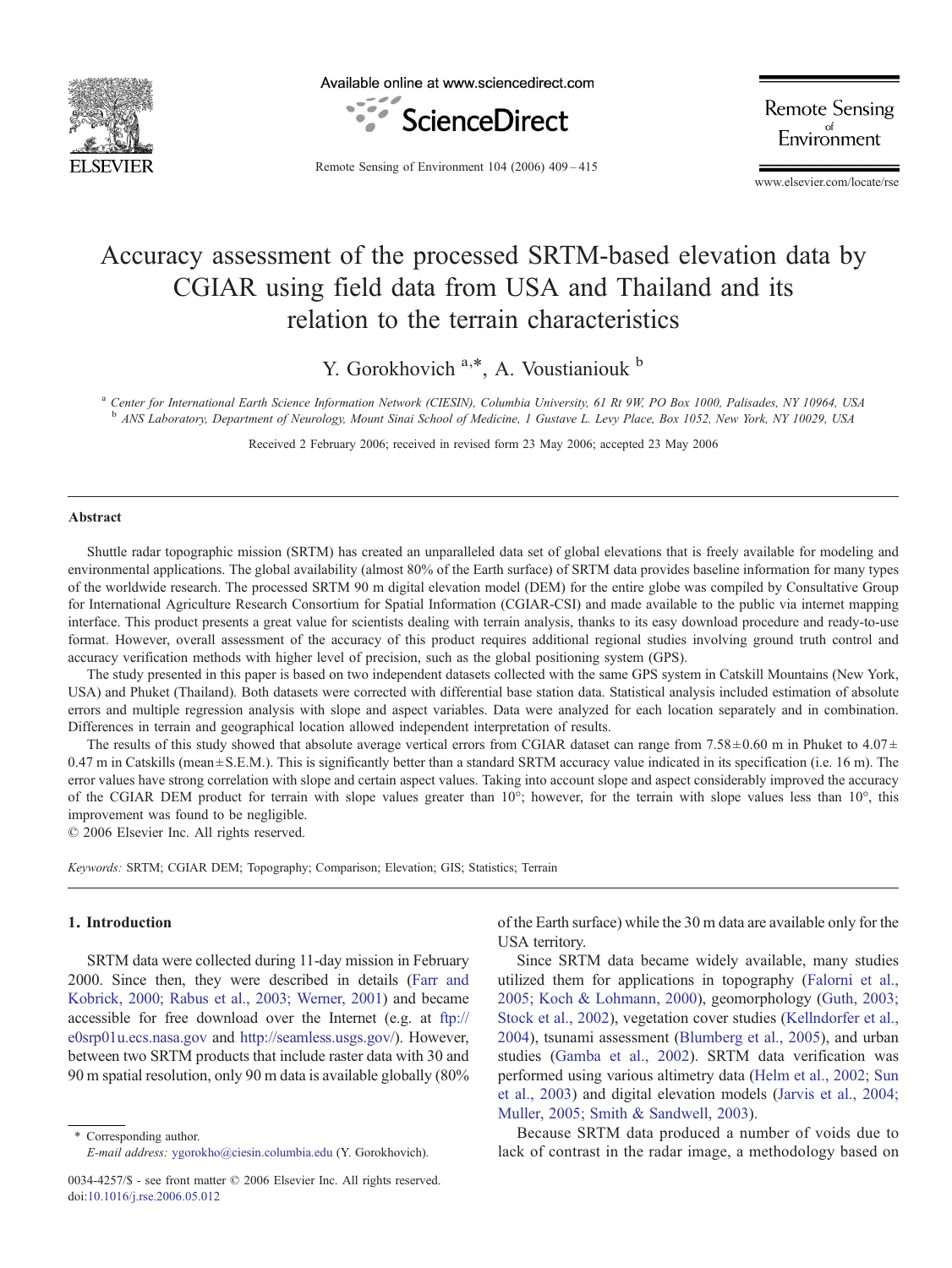<span id="page-1-0"></span>

Fig. 1. Study areas in Catskills, USA (A) and Phuket, Thailand (B).

spatial filtering was developed to correct this phenomenon ([Dowding et al., 2004; Jarvis et al., 2004\)](#page-6-0). The final seamless dataset with voids filled in is available at the website of Consultative Group for International Agriculture Research Consortium for Spatial Information (CGIAR-CSI) via [http://srtm.csi.](http://srtm.csi.cgiar.org/) [cgiar.org/.](http://srtm.csi.cgiar.org/) Dataset compiled by CGIAR-CSI has the following advantages:

- 1. Dataset is seamless.
- 2. There is user-friendly interface for downloading specific DEM areas of interest.
- 3. Data are already pre-processed for the immediate use.
- 4. Data are available in GeoTiff format that is accepted by most GIS applications.
- 5. The website is supported by extensive documentation describing the process of filling voids in SRTM product.

These advantages make CGIAR-CSI SRTM data product a very valuable resource, especially for cases when analysis of terrain had to be done promptly, for example, during Asian Tsunami of 2004 [\(Blumberg et al., 2005](#page-6-0)). However, the accuracy of this product is yet to be assessed. Partial assessment of its accuracy was done by the Centro Internacional de Agricultura Tropical (CIAT) in South America to verify performance of the developed DEM ([Jarvis et al., 2004\)](#page-6-0), but global user community would gain more benefits from other regional assessments.

This study is designed to assess CGIAR DEM accuracy by comparing elevation values from processed CGIAR-CSI SRTM with elevation values collected by differential GPS system in two different geographical localities. Both datasets are based on the same vertical datum (WGS84).

## 2. Study areas characteristics

Elevation data in this study were collected in two geographically independent regions: Catskill Mountains (New York, USA) and Phuket (Thailand). Catskill area was surveyed in November



Fig. 2. GPS data (points) and SRTM pixels (squares).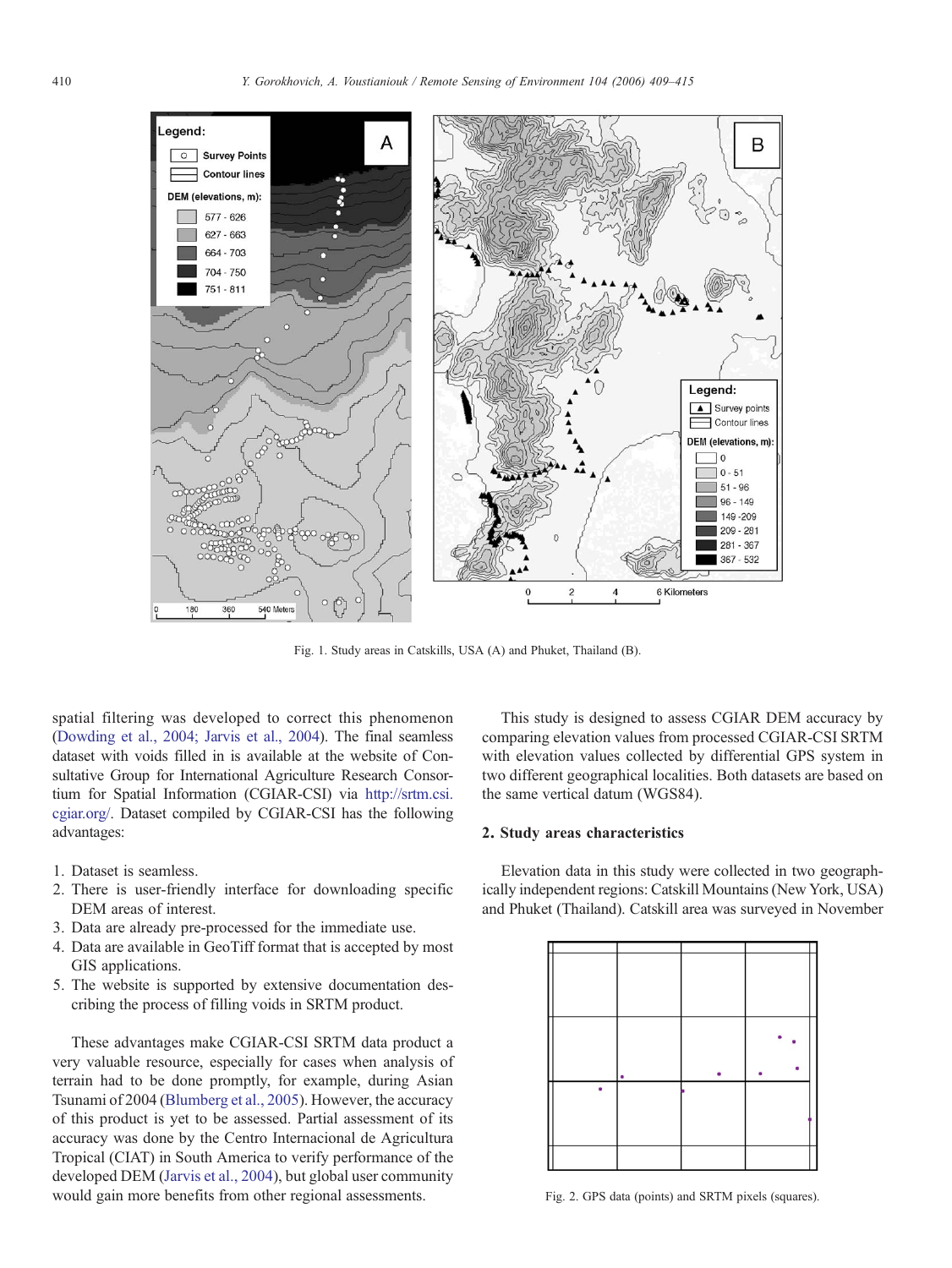<span id="page-2-0"></span>

Fig. 3. Vertical errors across terrain (Phuket).

Table 2

1999 and Phuket was surveyed in May 2005. Both surveys were performed with the same unit, Trimble ProXR, with real-time differential mode. After collection, data were corrected using information from local base stations.

Study area in Catskill Mountains covers slopes with elevations 577–811 m above mean sea level ([Fig. 1](#page-1-0)A). Study area in Thailand covers hills, coastal plains, and bays with elevations ranging from 0 to 532 m ([Fig. 1B](#page-1-0)). Both areas are covered with bush and forest type vegetation up to 10 m high.

There are some differences in covered terrain characteristics. In Thailand survey area, elevations, slopes, and aspects were more variable than in Catskill Mountains. In Catskill Mountains study area, survey covered mainly south–southwestern slope of the mountain and its lower part. Number of GPS readings per one CGIAR-CSI SRTM spatial unit  $(90 \times 90 \text{ m})$  is compatible in both Thailand and Catskill Mountains areas, ranging from one to nine.

## 3. Methodology

# 3.1. GPS settings and surveying

Among various methods of accuracy assessment, GPS survey provides the best way to map features on terrain with high accuracy. In this study, GPS data were collected along roads and

Table 1 Analysis of SRTM and GPS data for Phuket study area

| Statistical parameters                                   | SRTM data GPS data |        |
|----------------------------------------------------------|--------------------|--------|
| Mean                                                     | 47.04              | 46.54  |
| S.E.M.                                                   | 3.41               | 3.32   |
| Minimum                                                  | $\theta$           | 3.34   |
| Maximum                                                  | 183                | 190.53 |
| Count                                                    | 182                | 182    |
| $p$ value (independent measures $t$ -test: SRTM vs. GPS) |                    | 0.917  |

passable trails with Trimble ProXR receiver. It collects data using 12 channels, L1 frequency (1575.42 MHz), CA code (Coarse Acquisition Code for modulating L1 frequency), real-time receiver, and integrated beacon. These settings allow collecting high-accuracy signals into a data logger connected with the receiver ([Trimble Navigation Ltd., 2004\)](#page-6-0).

When surveying with GPS, the highest possible accuracy of collected data is usually achieved by using a carrier-phase tracking mode ([Blomenhofer et al., 1994; Farrell et al., 2003\)](#page-6-0). Because of its accuracy, this methodology is also used in tracking industry ([Farrell et al., 1999](#page-6-0)) and optics [\(Shelton et al., 2002\)](#page-6-0). This mode requires both receivers (remote and reference) to be close enough and maintain tracking carrier phases simultaneously. This limitation might slow down the process of data collection (if remote and reference devices get disconnected) and decrease battery life (waiting for establishing connection and phase carrier mode). Therefore, an alternative is to use post-processing of GPS data with available base station data. This method was used in present study.

Base station data are usually collected by a high end receiver that constantly logs coordinates of its own location and determines an error associated with the satellite position, atmospheric conditions, etc. The base station used in Phuket survey was available at Khon Kaen University in Thailand ([http://negistda.](http://negistda.kku.ac.th/gps/gpsen.html)

| $10010 -$ |  |  |  |  |                                                                     |  |
|-----------|--|--|--|--|---------------------------------------------------------------------|--|
|           |  |  |  |  | Analysis of SRTM and GPS data for the Catskill Mountains study area |  |

| Statistical parameters                                   | SRTM data GPS data |        |  |
|----------------------------------------------------------|--------------------|--------|--|
| Mean                                                     | 637.45             | 634.68 |  |
| S.E.M.                                                   | 5.28               | 5.12   |  |
| Minimum                                                  | 606                | 603.05 |  |
| Maximum                                                  | 775                | 773.97 |  |
| Count                                                    | 73                 | 73     |  |
| $p$ value (independent measures $t$ -test: SRTM vs. GPS) |                    |        |  |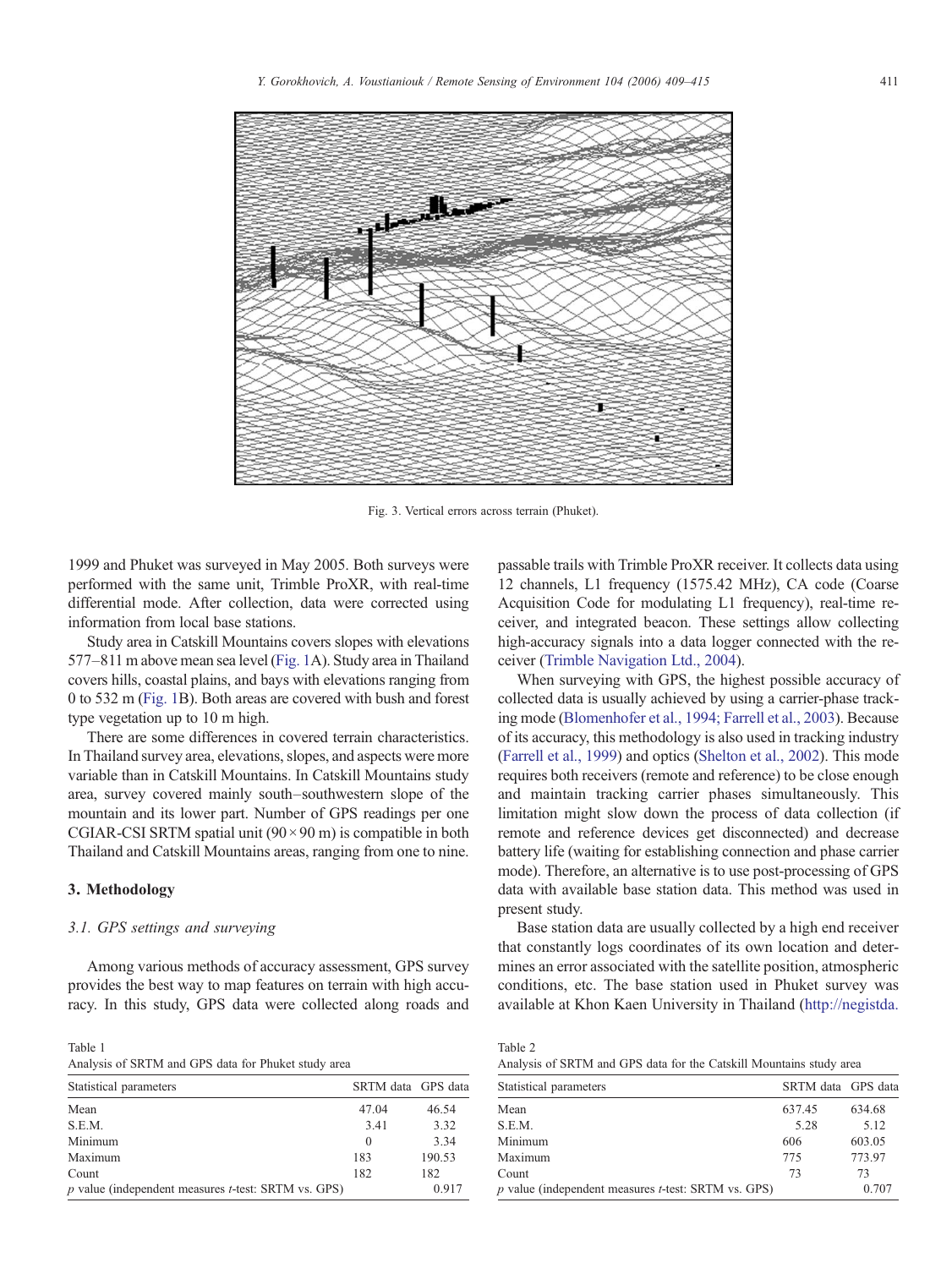<span id="page-3-0"></span>Table 3 Analysis of discrepancies (absolute values) between SRTM and GPS data for Phuket and Catskill Mountains study areas

| Statistical parameters                                | Phuket area | Catskills |
|-------------------------------------------------------|-------------|-----------|
|                                                       |             | area      |
| Mean                                                  | 7.58        | 4.07      |
| S.E.M.                                                | 0.60        | 0.47      |
| Minimum                                               | 0.01        | 0.10      |
| Maximum                                               | 43.21       | 21.88     |
| Count                                                 | 182         | 73        |
| p value (independent measures $t$ -test: SRTM vs. 16) | < 0.0001    | < 0.0001  |

[kku.ac.th/gps/gpsen.html](http://negistda.kku.ac.th/gps/gpsen.html)). Data from the base station were downloaded and then used for post-processing with Trimble Pathfinder software. Base station in Catskill survey was located at Lamont-Doherty Earth Observatory, Palisades, NY.

# 3.2. GIS analysis

Fusion of SRTM-based elevation data from CGIAR-CSI SRTM and GPS data required overlay of two different topological objects: raster pixels and point data. This required converting both data formats into one compatible form. In the present study, CGIAR-CSI SRTM data were converted into a regular polygon dataset with attribute table storing elevation values. Thus, each polygon replicated raster pixel and was overlain with point data from GPS. This operation is also known as "spatial join". It transfers attribute table values from polygons to underlying point data. [Fig. 2](#page-1-0) shows an example of both datasets.

Visualization of vertical errors in GIS revealed lack of uniform distribution of the errors across terrain. [Fig. 3](#page-2-0) shows an example of a survey profile in Phuket study area with elevation errors expressed as vertical bars of different height. Greater error values were associated with rugged terrain, while smaller error values were associated with coastal plain, suggesting that such terrain characteristics as slope and aspect can influence CGIAR-CSI SRTM accuracy. The effect of slope on SRTM accuracy was also investigated by [Sun et al. \(2003\)](#page-6-0) and the influence of aspect was described by [Miliaresis and Paraschou \(2005\).](#page-6-0)

Therefore, CGIAR-CSI SRTM data were converted into SLOPE and ASPECT grids using Arc/Info method. In this study, ASPECT grid was created using ArcInfo method ([ESRI, 2005\)](#page-6-0) where it is identified as "the down-slope direction of the maximum rate of change in value from each cell to its neighbors". SLOPE grid was also created using ArcInfo method ([ESRI,](#page-6-0) [2005\)](#page-6-0) where it is identified as "the maximum rate of change in value from each cell to its neighbors", using methodology described in [Burrough \(1986\)](#page-6-0). Then both grids were overlaid with GPS survey points using "spatial join". Thus, GPS points acquired attributes of SLOPE, ASPECT and SRTM data. All data points with their respective attributes were organized in a spreadsheet table for subsequent statistical analysis.

#### 3.3. Statistical analysis

The main goal of statistical analysis was to answer the following questions:

- 1. Does absolute vertical accuracy of CGIAR-CSI SRTM data exceed the 16 m value specified for the original SRTM dataset [\(Rodriguez et al., 2005\)](#page-6-0)?
- 2. How do slope and aspect influence CGIAR-CSI SRTM data accuracy?
- 3. Is it possible to increase the accuracy of CGIAR-CSI SRTM data using slope and aspect information?

To address these questions, we examined the magnitude of absolute errors in CGIAR-CSI SRTM data. "Errors" were operationally defined as discrepancies between elevation from CGIAR-CSI SRTM data and corresponding GPS measurements which we assumed to be accurate and, thus, used them as reference values. We averaged GPS measurements for each CGIAR-CSI SRTM spatial unit (rather than using individual GPS data) in order to avoid artificial and potentially misleading increase in the sample size. We also analyzed the magnitude of absolute errors in the CGIAR-CSI SRTM data with respect to slope and aspect characteristics of the landscape. Finally, we considered predictive value of CGIAR-CSI SRTM data for estimates of terrain elevation and whether the accuracy of predictions can be improved on the basis of available information regarding slope and aspect characteristics of the landscape. To this effect, we conducted linear regression analysis on CGIAR-CSI SRTM and GPS data and compared the results with multiple linear regression using GPS data as dependent





Fig. 4. Correlation between SRTM and GPS data for Phuket study area. Fig. 5. Correlation between SRTM and GPS data for the Catskills study area.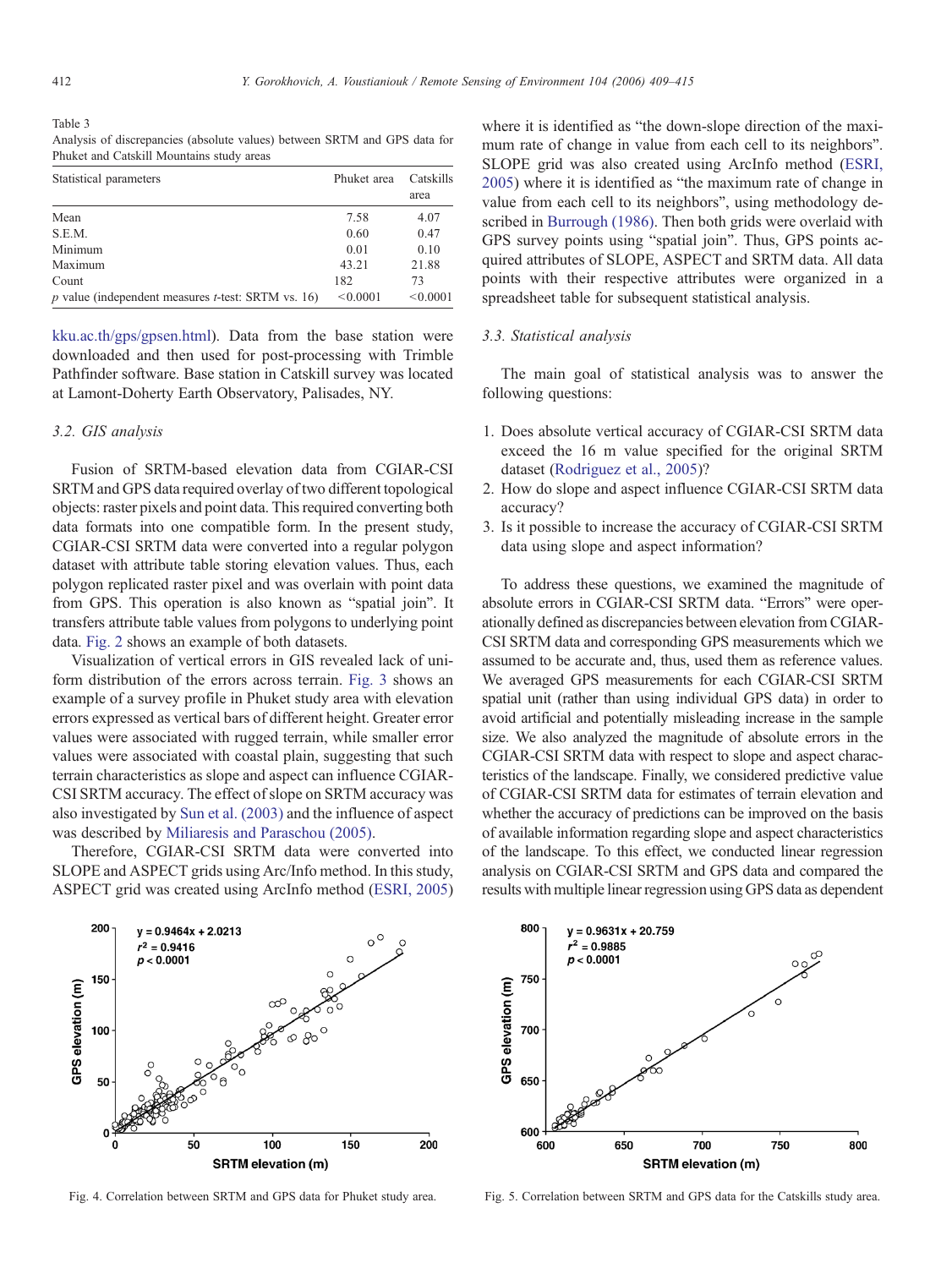<span id="page-4-0"></span>Table 4 Analysis of discrepancies (absolute values) between SRTM and GPS data for terrains with slope values less and greater than 10° in Phuket and Catskill Mountains study areas

| Study area                                                                      | Phuket               |                        | Catskills            |                                        |  |
|---------------------------------------------------------------------------------|----------------------|------------------------|----------------------|----------------------------------------|--|
| Slope                                                                           | $< 10^{\circ}$       | $>10^{\circ}$          | $< 10^{\circ}$       | $>10^{\circ}$<br>$(13.10 \pm$<br>0.20) |  |
| $(Mean \pm S.E.M.)$                                                             | $(3.84 \pm$<br>0.27) | $(14.19 \pm$<br>(0.43) | $(3.49 \pm$<br>0.28) |                                        |  |
| Mean                                                                            | 5.03                 | 12.37                  | 3.83                 | 19.20                                  |  |
| S.E.M.                                                                          | 0.41                 | 1.31                   | 0.35                 | 2.70                                   |  |
| Minimum                                                                         | 0.00                 | 0.20                   | 0.10                 | 16.50                                  |  |
| Maximum                                                                         | 21.0                 | 43.20                  | 13.70                | 21.90                                  |  |
| Count                                                                           | 117                  | 65                     | 71                   | 2                                      |  |
| $p$ value (independent measures $t$ -test,<br>slope $\leq 10$ vs. slope $>10$ ) | < 0.0001             |                        | < 0.0001             |                                        |  |

variable, and CGIAR-CSI SRTM, slope, and aspect data as independent variables. All analyses were performed using SPSS statistical package (ver. 13.0, SPSS Inc., Chicago, IL). In all tests, results with probability values less than 0.05 were considered statistically significant. Presented data are shown as mean $\pm$  S.E.M. (standard error of the mean), unless otherwise noted.

The results of analysis can be applied to CGIAR-CSI SRTM data as "regional regression model", similar to ones, developed by USGS and USACE for flood prediction in USA. Floods "regression models" were developed for gauged streams to provide estimates of floods for ungauged sites without observations. The program started in 1993 as National Flood Frequency (NFF) program ([Jennings et al., 1994](#page-6-0)). The NFF program is based on constant updating of regression equations developed for most of the USA. Since CGIAR-CSI SRTM data are available worldwide and it is hard to obtain specific field verification data everywhere, use of developed and updated regression curves in various regions can become a practical tool for CGIAR-CSI SRTM applications in applied science.

## 4. Results

#### 4.1. CGIAR-CSI SRTM data accuracy

[Tables 1 and 2](#page-2-0) show descriptive statistics for CGIAR-CSI SRTM and GPS data for Phuket and Catskill areas. Results of ttests confirm lack of significant differences between data obtained by the two methods in either study area. [Table 3](#page-3-0) summarizes discrepancies between CGIAR-CSI SRTM and GPS measurements for Phuket and Catskill Mountains study areas. Average absolute error of CGIAR-CSI SRTM data was found to be  $7.58 \pm 0.60$  m (Phuket) and  $4.07 \pm 0.47$  m (Catskills).

Linear regression analysis reveals strong correlation between CGIAR-CSI SRTM and GPS data for both Phuket ([Fig. 4](#page-3-0)) and Catskill Mountains study areas ([Fig. 5\)](#page-3-0). ANOVA tests, performed on the linear regression data, showed this correlation to be highly significant for both study areas  $(p<0.0001$  in both cases). It is of interest to note that in both cases the value of the slope of the regression line was very close to 1.

# 4.2. Slope and aspect influence on CGIAR-CSI SRTM data accuracy

Analysis revealed significant decrease in accuracy of CGIAR-CSI SRTM data when measurements were performed on terrain characterized by slope values greater than 10° (Table 4). Indeed, the average magnitude of errors is more than two times higher for terrains with slope values exceeding 10° compared to areas where slope values are less than 10 $\degree$  in Phuket study area (5.03 $\pm$ 0.41 m vs.  $12.37 \pm 1.31$  m,  $p < 0.001$ ) and more than five times higher in Catskills  $(3.83 \pm 0.35 \text{ m vs. } 19.20 \pm 2.70 \text{ m}, p < 0.001)$ . It should be noted, though, that in the Catskills study area only two sites studied were characterized by slope values higher than 10°.

When predictive value of CGIAR-CSI SRTM elevations was considered, exclusion of data corresponding to terrains with slope values exceeding 10° from regression analysis reduced the



Fig. 6. Discrepancy between SRTM and GPS data as a function of slope and aspect characteristics of the terrain; Phuket study area.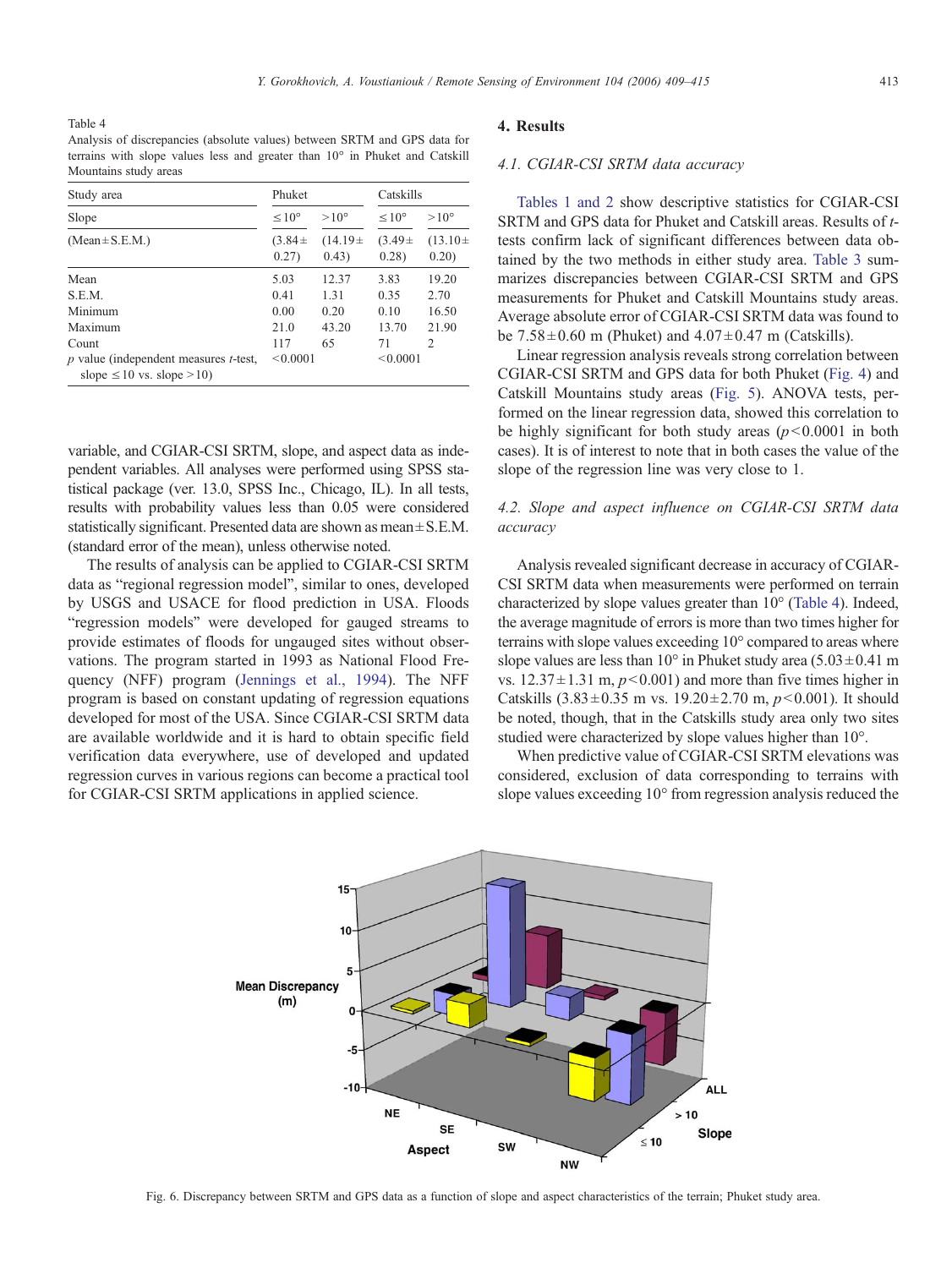standard error of the estimate by 40% for Phuket (from 10.85 m to 6.50 m) and 12% for Catskills data (from 4.73 m to 4.15 m).

Aspect of the terrain was found to have influence on both the magnitude and the sign of errors in the CGIAR-CSI SRTM data. Because of the uneven distribution of the Catskill Mountains area sites according to aspect characteristic, we decided to exclude Catskills data from the analysis of aspect impact on CGIAR-CSI SRTM accuracy and use only data obtained from the Phuket study area. The highest magnitude of errors was observed for measurements made on slopes facing northwest (NW) and southeast (SE). Correspondingly, CGIAR-CSI SRTM measurements underestimated elevations of slopes facing NW and overestimated elevations of slopes facing SE ([Fig. 6\)](#page-4-0). This tendency was present irrespectively of the slope value; however, measurements made on terrains with slope values higher than 10° resulted in greater errors and only in this group aspect impact on errors was statistically significant (Table 5).

## 4.3. Ways to improve CGIAR-CSI SRTM data accuracy

Accuracy improvement was ascertained by comparing standard errors of the estimate (S.E.E.) resulting from multiple regression analysis (with CGIAR-CSI SRTM, aspect, and slope as independent variables) and linear regression analysis (with CGIAR-CSI SRTM as a single independent variable). GPS data represented dependent variable in both analyses. Analyses were applied to Catskills data (data range "slope  $\leq 10^{\circ}$ "), to Phuket data (data ranges "slope  $\leq 10^{\circ}$ ", "slope  $> 10^{\circ}$ ", and "all"), and to a combined set of data consisting of Catskills and Phuket measurements pooled together (data ranges "slope  $\leq 10^{\circ}$ ", "slope  $> 10^{\circ}$ ", and "all").

In all cases, application of multiple regression resulted in smaller S.E.E. For the whole range of slope values and for slopes less than 10°, the improvement was negligible (0.1 to 0.7 m). However, application of multiple regression to data range "slope > 10°" decreased SEE by 3.93 m (Phuket dataset) and 3.95 m (combined dataset) (Fig. 7).

Derived multiple regression equation (GPS =  $P_0 + P_1^*$  Aspect +  $P_2^*$ Slope+ $P_3^*$ SRTM) for combined dataset had fitted parameters and  $r^2$  value as follows:  $P_0 = 32.061$ ,  $P_1 = 0.046$ ,  $P_2 = -2.827$ ,  $P_3 = 0.970, r^2 = 0.9906$ . ANOVA test, performed on the regression data, showed the correlation to be highly significant  $(p<0.0001)$ , thus, confirming statistical validity of the proposed multiple

Table 5

Analysis of discrepancies between SRTM and GPS data as a function of slope and aspect characteristics of the terrain; Phuket study area

| Slope             | Aspect           |                  |                  |                  |  |  |  |  |
|-------------------|------------------|------------------|------------------|------------------|--|--|--|--|
|                   | NE               | SE.              | <b>SW</b>        | NW               |  |  |  |  |
| $\leq 10^{\circ}$ | $0.39 \pm 1.81$  | $2.83 \pm 1.70$  | $-0.51 \pm 1.75$ | $-5.14 \pm 2.13$ |  |  |  |  |
| $>10^{\circ}$     | $-2.84 \pm 1.87$ | $14.90 \pm 2.49$ | $2.80 \pm 2.08$  | $-8.82 \pm 2.05$ |  |  |  |  |
| All               | $-0.78 \pm 1.40$ | $6.93 \pm 1.59$  | $0.52 \pm 1.46$  | $-6.79 \pm 2.14$ |  |  |  |  |

Data = mean  $\pm$  S.E.M. Statistical significance was achieved in "all" (SE vs. NW,  $p= 0.011$ ) and in ">10°" slope categories (NE vs. SE,  $p= 0.0018$ ; NE vs. NW,  $p= 0.044$ ; SE vs. SW,  $p= 0.034$ ; SE vs. NW,  $p= 0.006$ ; SW vs. NW,  $p= 0.026$ ); test: one-way ANOVA followed, when applicable, by multiple comparison tests with Bonferroni correction.



Fig. 7. Accuracy gain achieved through application of multiple regression analysis with aspect, slope, and SRTM data as independent variables.

regression model as a way of relating the slope and aspect characteristics of the terrain to the accuracy of CGIAR-CSI SRTM data.This model in its present form is valid for the currently available dataset, but, naturally, will be updated as new data become available.

# 5. Conclusions

Analyses presented in this paper indicate that:

- 1. Absolute vertical accuracy of CGIAR-CSI SRTM data for our datasets proved to be two to four times higher than the value of 16 m presented in the original SRTM requirement specification.
- 2. Both slope and aspect characteristics of the terrain have significant impact on accuracy of CGIAR-CSI SRTM data. Accuracy particularly suffers on terrains with slope values higher than 10<sup>°</sup>. Aspect of the terrain influences both the magnitude and the sign of errors in the CGIAR-CSI SRTM data. CGIAR-CSI SRTM data underestimate elevations of slopes facing NW and overestimate elevations of slopes facing SE, but the errors are significant only on terrains with slope values exceeding 10°. Quality of collected SRTM data also depends on incidence angles that affect differential distances for ground targets and the accuracy of original data ([Jarvis et al., 2004\)](#page-6-0). These angles could be potentially taken into account in studies that use original SRTM data.
- 3. When slope and aspect information is available, use of such information by means of incorporating it into a multiple regression model will considerably improve accuracy of CGIAR-CSI SRTM data, but apparently, meaningful gain in accuracy will only be achieved on terrains with slope values exceeding 10°. On less rugged terrain accuracy, improvement is negligible and use of multiple regression analysis in those cases seems impractical.
- 4. Developed regression curves can be used as a basis for a comprehensive database that will be updated as new data become available. The most efficient implementation of this approach can be achieved using Internet-based technologies. For the spatial reference and location of geographic areas